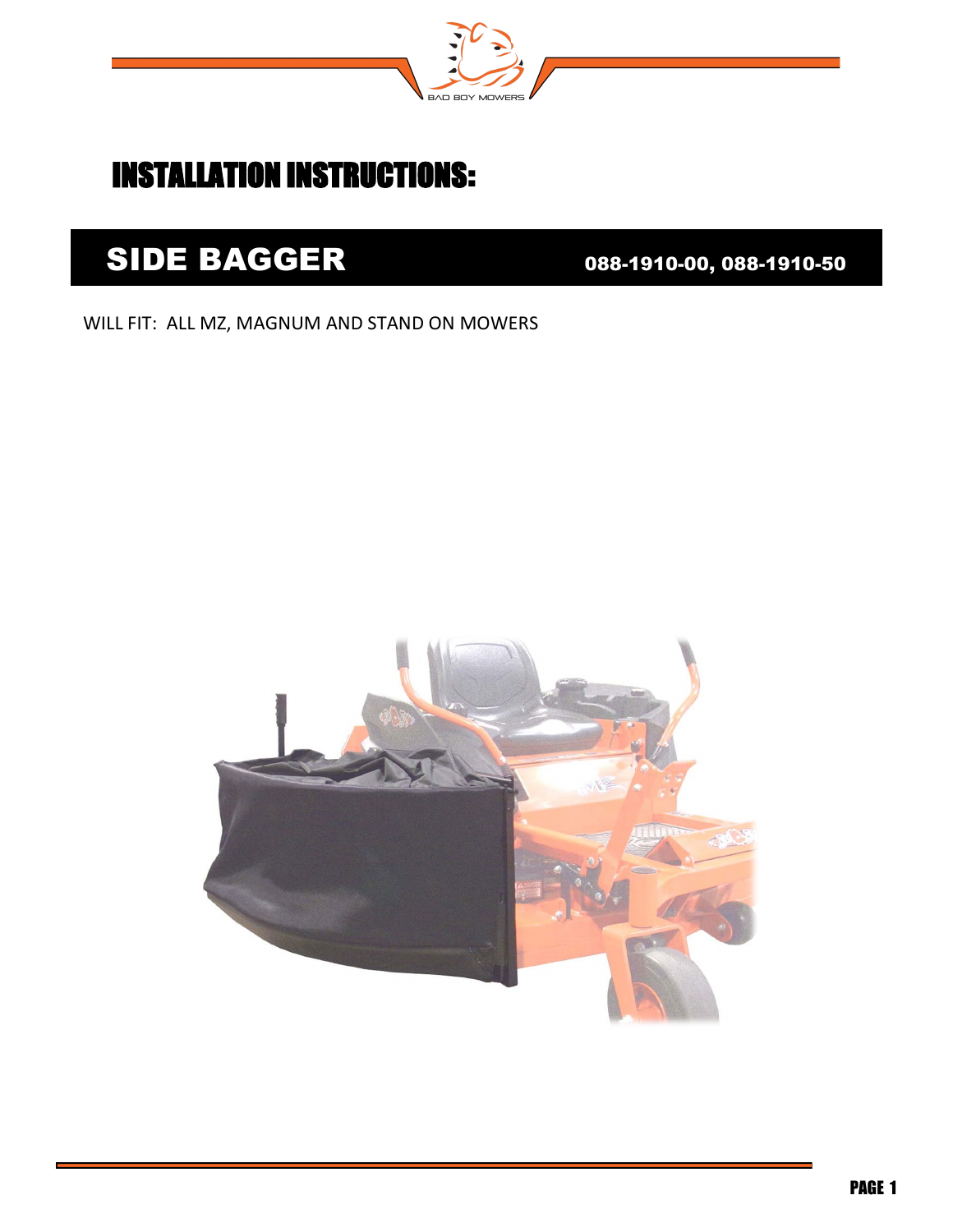| STEP 1: REMOVE THE MOWER CHUTE.        |                                                                                                                                                                       |
|----------------------------------------|-----------------------------------------------------------------------------------------------------------------------------------------------------------------------|
|                                        | $\bullet$<br>Remove and retain the three carriage bolts that<br>secures the grass chute to the deck.                                                                  |
| STEP 2: INSTALL THE SIDE BAGGER FRAME. |                                                                                                                                                                       |
|                                        | Replace the grass chute with the side bagger frame.<br>$\bullet$                                                                                                      |
|                                        | Align the corresponding holes of the frame bracket<br>$\bullet$                                                                                                       |
|                                        | with the holes in the deck.<br>Push the frame snug to the deck.<br>$\bullet$<br>Secure the side bagger frame using the carriage bolts<br>and nuts previously removed. |
| <b>STEP 3: INSTALL THE BAG.</b>        |                                                                                                                                                                       |
|                                        | Insert left side of the bag into the enclosed hole on<br>$\bullet$<br>the left side of the side bagger frame.                                                         |

à,

PAGE 2